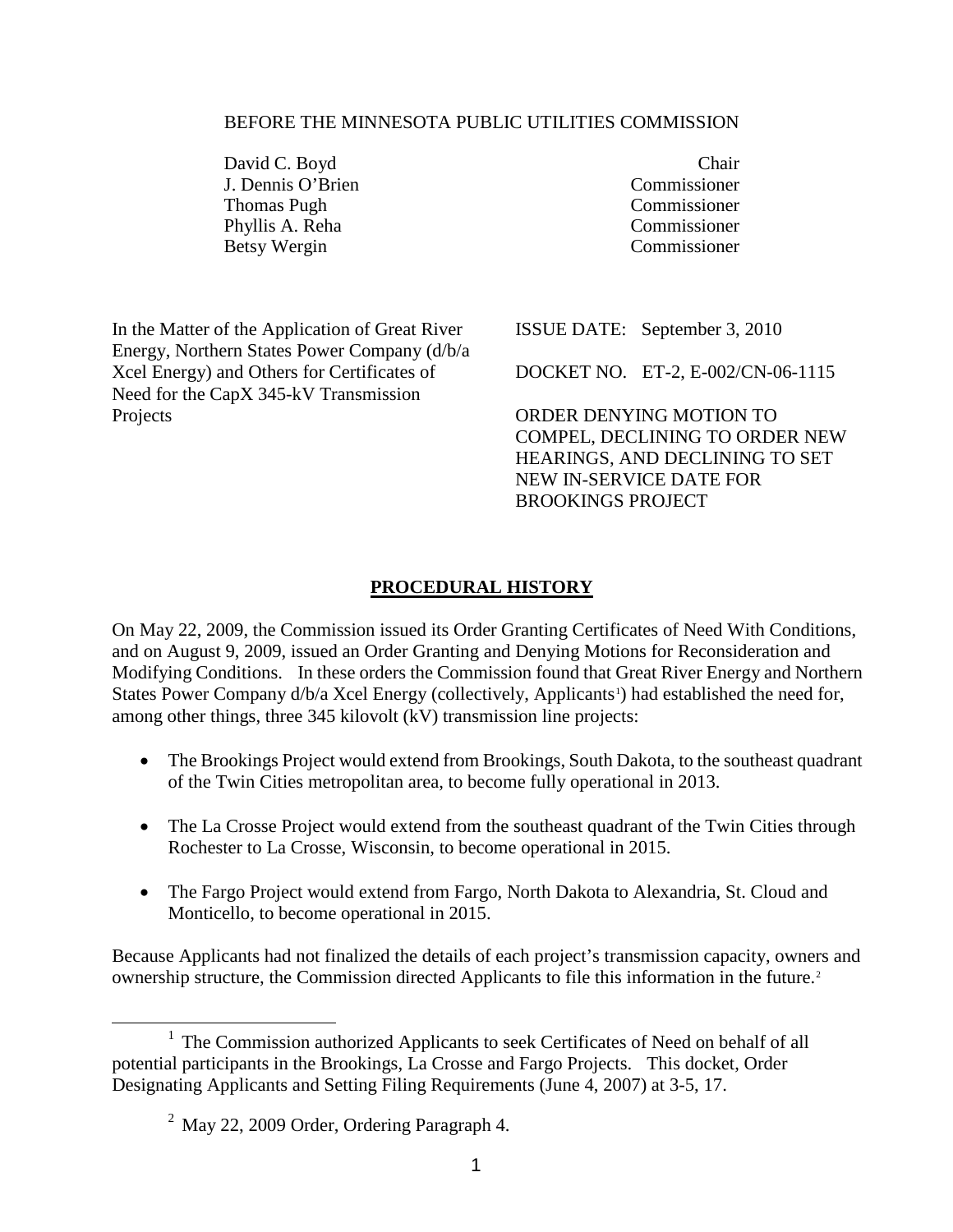On May 17, 2010 the Applicants filed notice that they no longer anticipate completing the Brookings Project before the second quarter of 2015, and that they were informing the other parties to this docket pursuant to Minn. Rules, part 7849.0400, subp. 2.H. This rule provides for the Commission to determine whether the Applicants will now have to seek a new Certificate of Need for the project.

By June 2, 2010, the Commission had received comments on the Applicants' proposal from the Minnesota Department of Commerce's Office of Energy Security (OES), the Citizens Energy Task Force (CETF), the North American Water Office (NAWO), and jointly from NoCapX 2020 and United Citizens Action Network (UCAN). In addition, NoCapX 2020 and UCAN filed a Motion for an Order to Show Cause why the Applicants had not yet disclosed the Brookings Project's capacity, ownership, and ownership structure as required by the May 22, 2009 Order.

On June 21, 2010 the Applicants filed comments replying to the other parties' comments. The Commission received comments on the Applicants' replies from CETF, NAWO, Wind on the Wires, and jointly from NoCapX 2020 and UCAN.

The Commission met on August 5, 2010, to consider this matter.

# **FINDINGS AND CONCLUSIONS**

## **I. BACKGROUND**

<span id="page-1-2"></span><span id="page-1-1"></span><span id="page-1-0"></span> $\overline{a}$ 

## **A. Authorization for High-Voltage Transmission Lines**

A party seeking to build a high-voltage transmission line in Minnesota must first obtain a Certificate of Need from the Commission. Specifically, anyone seeking to build --

- a transmission line that crosses into Minnesota with a capacity exceeding  $100 \text{ kV}^3$  $100 \text{ kV}^3$  or
- a transmission line that crosses into Minnesota with a capacity exceeding  $100 \text{ kV}$ ,<sup>3</sup> or more than 1500 feet of transmission line within Minnesota with a capacity exceeding  $200 \text{ kV}$ <sup>[4](#page-1-1)</sup>

must apply for a Certificate of Need from this Commission pursuant to Minn. Stat. § 216B.243. Alternatively, a transmission line owner that seeks to build --

- a new transmission line that crosses into Minnesota with a capacity of 100 kV or more, or
- at least 10 miles of line within Minnesota with a capacity of at least 100 kV, or
- any line within Minnesota with a capacity of at least  $200 \text{ kV}^5$  $200 \text{ kV}^5$

- $4$  Minn. Stat.  $\S$  216B.2421, subd. 2(2).
- $5$  Minn. Stat.  $\frac{6}{5}$  216B.2425 and Minn. Rules, part 7848.0100, subp. 5.

 $3$  Minn. Stat. § 216B.2421, subd. 2(3).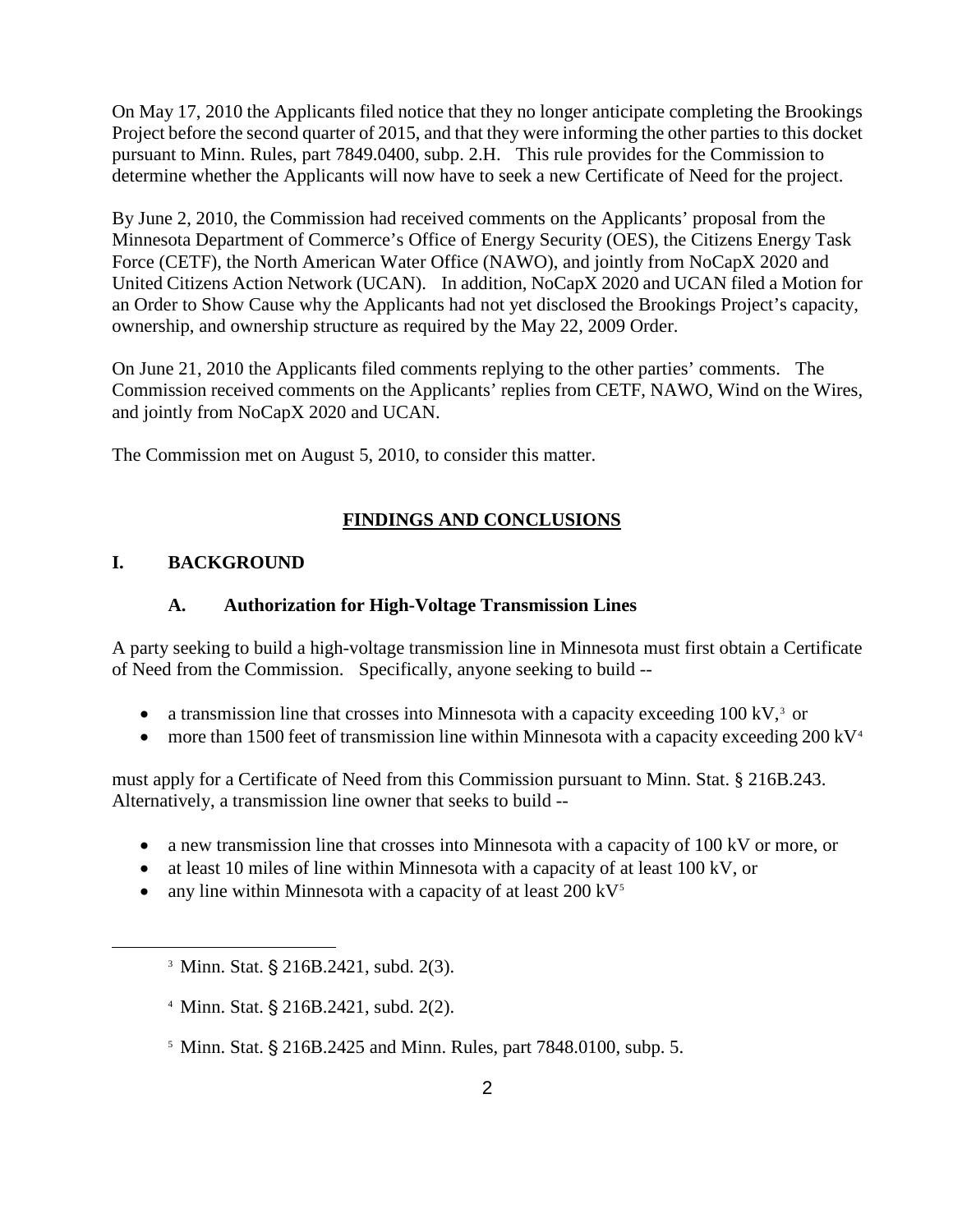may apply for Commission authorization as part of the transmission owners' periodic report on the adequacy of the state's transmission grid (Biennial Transmission Projects Report).<sup>[6](#page-2-0)</sup>

Each of the Applicants' proposed transmission line projects would cross a state line with a capacity exceeding 100 kV; consequently Applicants sought – and obtained – a Certificate of Need for each project.

### **B. Delay in Construction of Needed Projects**

When a Certificate of Need recipient finds that it will not be able to complete the needed project on schedule, Minn. Rules, part 7849.0400, subp. 2.H, directs the recipient to disclose the delay. The rule also provides for the Commission to determine whether the recipients will need to secure a new Certificate of Need before proceeding with the delayed project, and whether additional hearings are warranted:

If an applicant determines that a change in size, type, timing, or ownership other than specified in this subpart is necessary for a large generation or transmission facility previously certified by the commission, the applicant must inform the commission of the desired change and detail the reasons for the change. A copy of the applicant's submission to the commission must be sent to each intervenor in the certificate of need hearing proceeding on the facility. Intervenors may comment on the proposed change within 15 days of being notified of the change. The commission shall evaluate the reasons for and against the proposed change and, within 45 days of receipt of the request, notify the applicant whether the change is acceptable without recertification.<sup>[7](#page-2-1)</sup> The commission shall order further hearings if and only if it determines that the change, if known at the time of the need decision on the facility, could reasonably have resulted in a different decision under the criteria specified in part 7849.0120.

#### **C. Minnesota's Renewable Energy Standard (RES)**

<span id="page-2-0"></span>The Renewable Energy Standard (RES) provides for Minnesota electric utilities to acquire a growing

 $\overline{a}$ <sup>6</sup> *Id.* and Minn. Rules, part 7848.1400, subp. 2. Entities that own or operate transmission lines in Minnesota biennially file a Transmission Projects Report to identify present and foreseeable future transmission inadequacies, alternative means of addressing these inadequacies, and the economic, environmental, and social issues associated with each alternative. Minn. Rules, Chap. 7848.

<span id="page-2-2"></span><span id="page-2-1"></span><sup>7</sup> While the rule provides 45 days for the Commission to render a decision, the Commission varied this timeline to enable additional comment and deliberation. See this docket, Order Providing for Additional Comments, and Extending Period for Commission Action (June 22, 2010).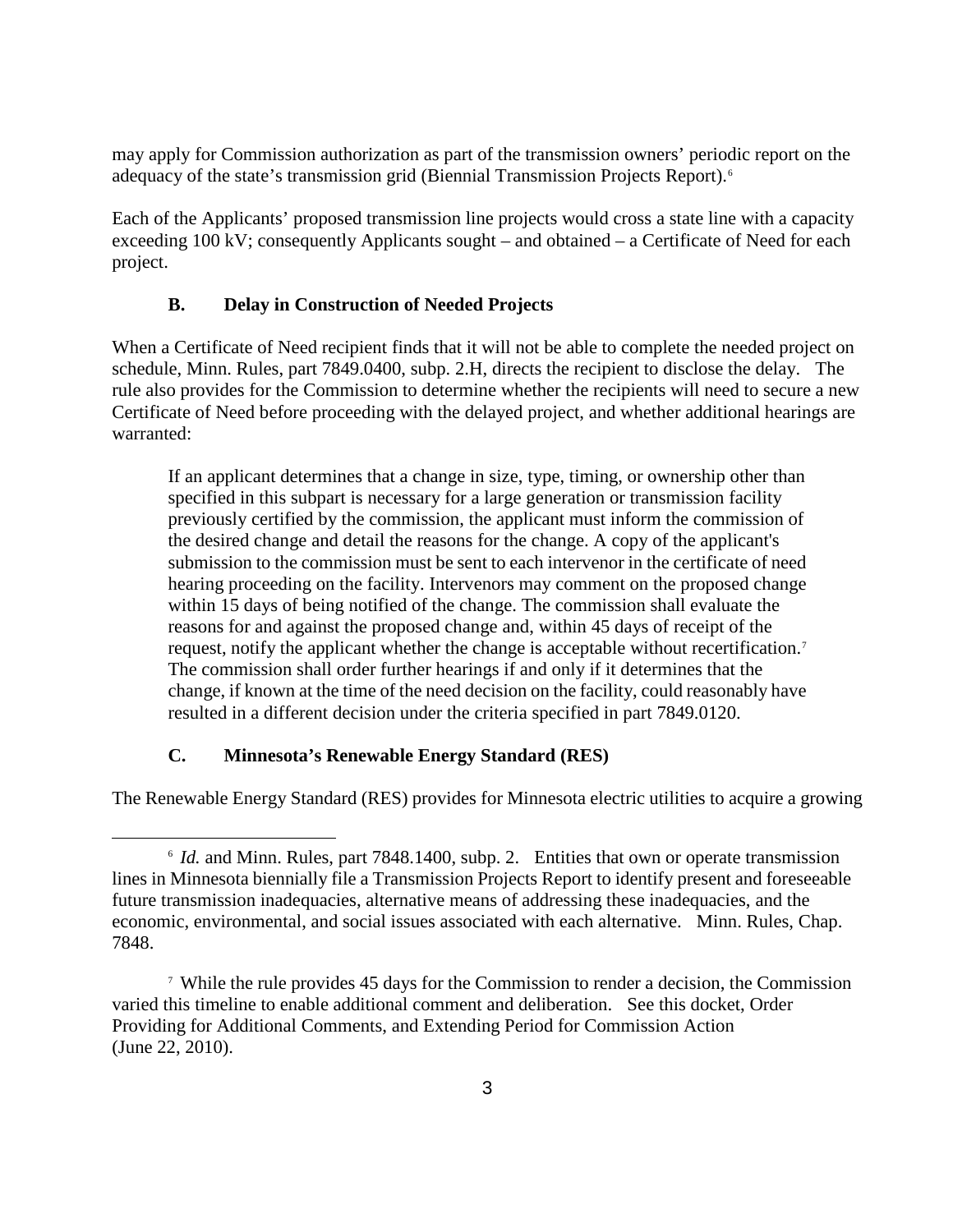share of their electricity from renewable sources.<sup>[8](#page-2-2)</sup> The statute eventually requires utilities to acquire sufficient renewable energy to serve 25% of their retail customers' needs by the year 2025.<sup>[9](#page-3-0)</sup> Building to this 25% threshold, the statute establishes intermediate "milestone" requirements for the years 2012, 2016, and 2020.

## **II. APPLICANTS' FILING**

The Midwest Independent Transmission System Operator, Inc. (MISO)<sup>[10](#page-3-1)</sup> is in the process of establishing the allocation formulas governing how the cost of transmission lines such as the Brookings Project would be recovered.<sup>[11](#page-3-2)</sup> But delay in resolving this question has impeded Applicants' ability to secure agreements regarding the ownership, and ownership structure, of the Brookings Project, the Applicants report. Applicants propose to file a status report by January 15, 2011, apprising the Commission of Applicants' progress in resolving these issues.

In the meantime Applicants propose postponing the in-service date for the Brookings Project from 2013 to 2015. Applicants ask the Commission to accept the change in timing without requiring Applicants to secure a new Certificate of Need, and without ordering additional hearings.

## **III. SUMMARY OF THE ISSUES**

This order will address the following issues:

- A. Whether to grant the motion to compel Applicants to disclose the Brookings Project's transmission capacity, owners and ownership structure as required by the May 22, 2009 Order.
- B. Whether to initiate a proceeding to review the Commission's rules governing Certificates of Need.
- C. Whether to order further hearings in this matter.

 $\overline{a}$ 

<span id="page-3-0"></span><sup>9</sup> *Id.* Note that the RES provides for Xcel to acquire 30% of the energy to serve its retail customers from renewable sources by 2020.

<span id="page-3-1"></span><sup>10</sup> MISO is a federally-regulated operator of the region's transmission grid. Among other things, MISO administers the market that determines which generators will operate at any given time, and administers the MISO Generator Interconnection Queue to determine which generators may interconnect with the transmission grid.

<span id="page-3-2"></span><sup>11</sup> See FERC Docket Nos. Docket No. ER-09-1431-000 (proposed interim changes) and ER-10-1791-000 (proposed final changes).

<sup>&</sup>lt;sup>8</sup> Minn. Stat. § 216B.1691.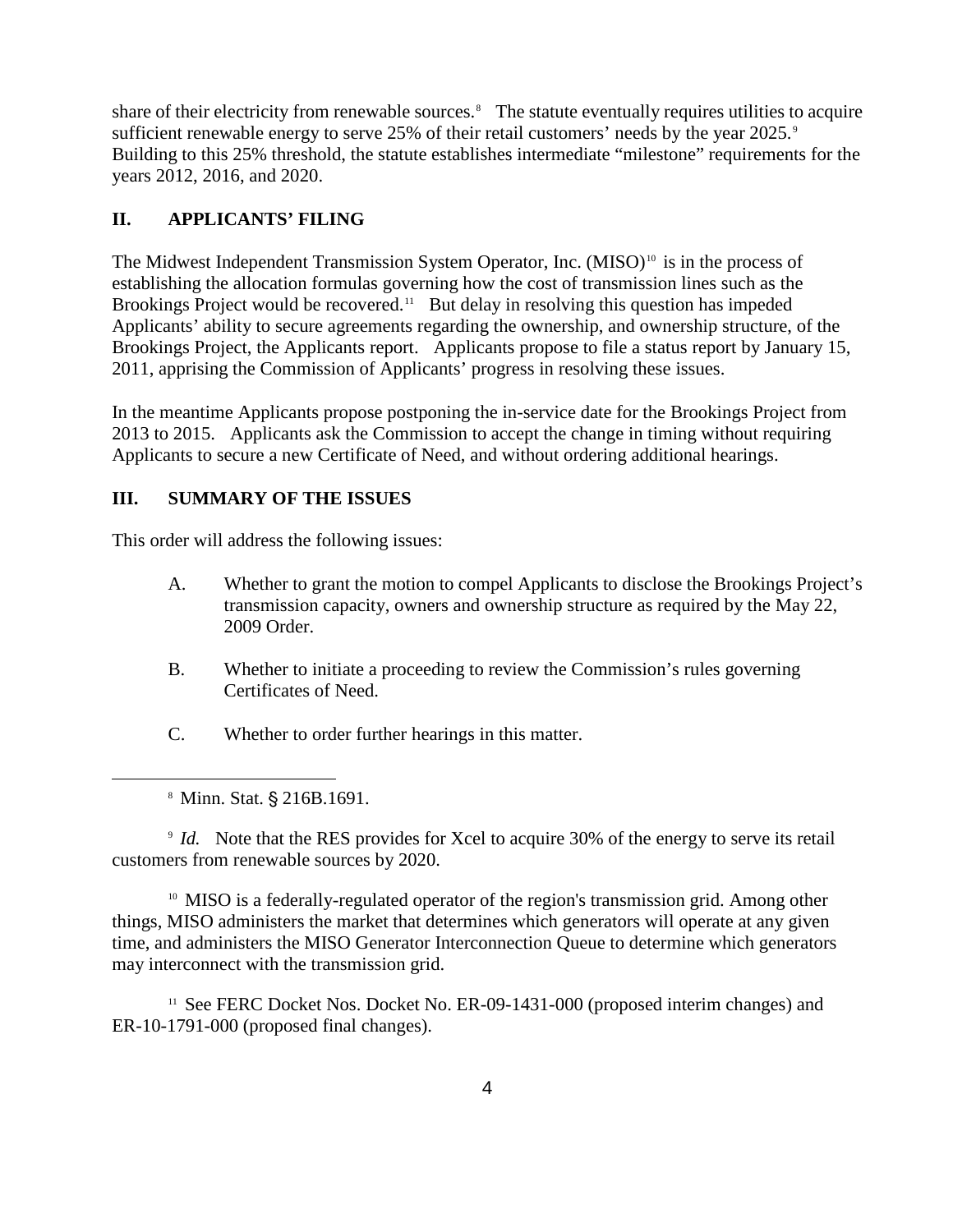D. Whether to delay the Brookings Project and establish a new in-service date for that project.

These issues will be addressed in turn.

# **IV. MOTION TO COMPEL**

# **A. Positions of the Parties**

In commenting on the Applicants' filing, NoCapX 2020 and UCAN note that Applicants have not yet complied with the requirement of May 22, 2009 Order directing Applicants to disclose the Brookings Project's transmission capacity, owners and ownership structure. NoCapX 2020 and UCAN ask the Commission to issue an order compelling Applicants to make such disclosures or to explain why the Certificate of Need should not be cancelled for non-compliance.

Applicants acknowledged that they have not yet complied with their duty to disclose the Brooking Project's capacity, ownership and ownership structure. But they deny that they have withheld these facts from the Commission; rather, Applicants claim that these facts have not yet been established, so there is simply nothing to disclose. Applicants affirm that they intend to make the necessary filing when the information becomes available. In the meantime, Applicants ask the Commission to deny the motion to compel.

OES finds Applicants' response to the motion to be reasonable and therefore joins Applicants in opposing the motion.

# **B. Commission Action**

The Commission finds no evidence that Applicants have violated the May 22, 2009 Order. That order directs Applicants to disclose the Brookings Project's capacity, ownership and ownership structure, but does not specify a date by which such disclosure should occur. The Commission expects Applicants to comply with its orders as soon as reasonably possible – but not sooner. Because the Commission finds no evidence of bad faith or need for additional explanation, the motion to compel is denied.

That said, the Commission expects to be apprised of Applicants' progress in resolving these issues. To this end, the Commission will accept Applicants proposal to file a report by January 15, 2010, on the status of the Brookings Project's cost allocation and ownership issues.

# **V. REQUEST FOR RULEMAKING**

# **A. Positions of the Parties**

NAWO asks the Commission to use the delay proposed by Applicants as an opportunity to revise its Certificate of Need rules to ensure better consideration of alternative means by which a utility might match its supply of electricity to its customers' demand. In particular, NAWO asks that the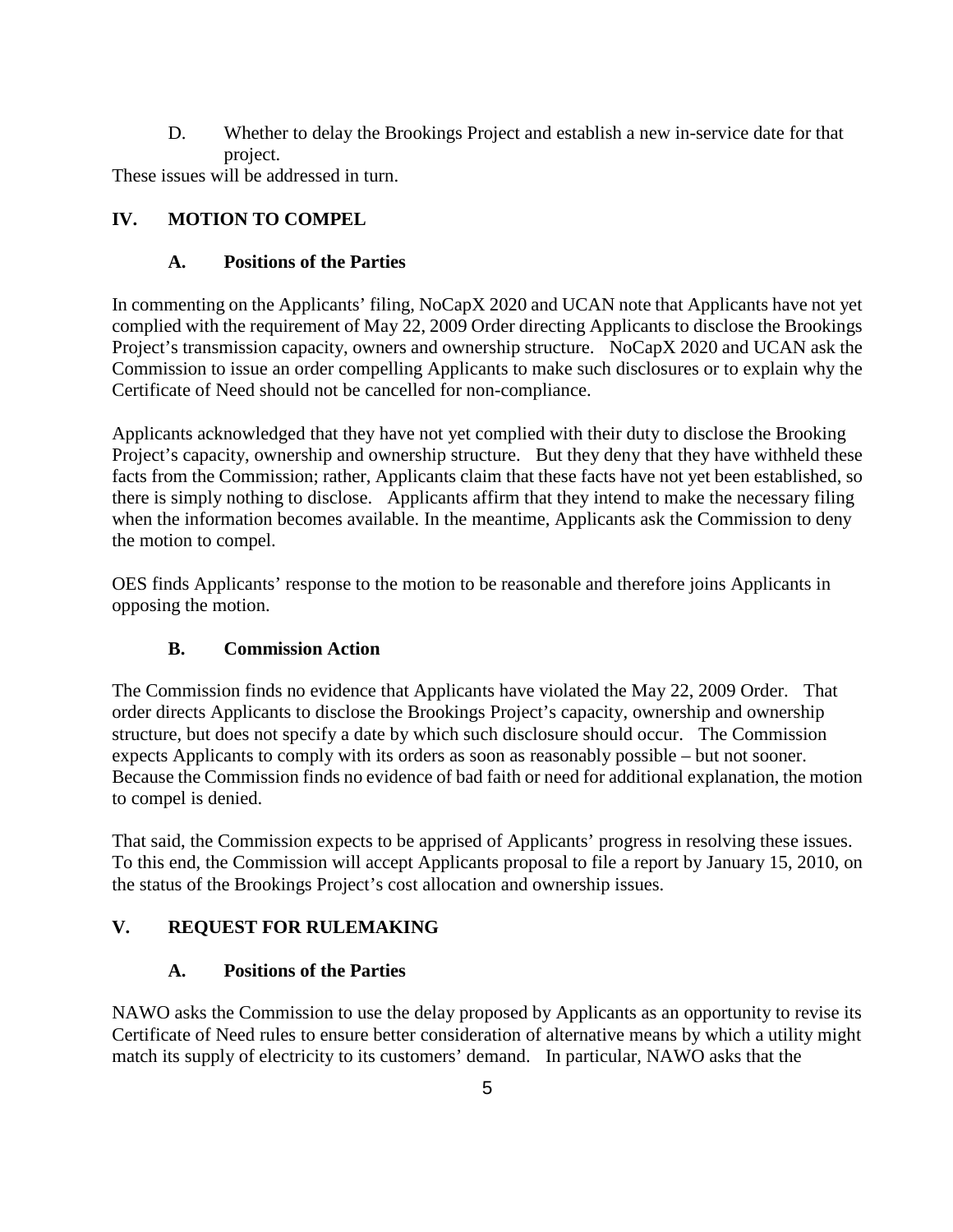Commission change its rules to promote consideration of distributed generation – collections of smaller generators located throughout the transmission grid and that might form a substitute for a new generator or transmission line.

### **B. Commission Action**

The proposal to revise the Commission's rules exceeds the scope of this docket. The Commission observes that NAWO has now formally petitioned for a rulemaking on this matter, thereby initiating a separate docket.<sup>12</sup> The Commission will therefore refrain from addressing that matter here.

## **VI. REQUEST FOR FURTHER HEARINGS**

### **A. Positions of the Parties**

CETF, NAWO, NoCapX2020 and UCAN ask the Commission to order further hearings in this matter as provided for by Minn. Rules, part 7849.0400, subp. 2.H. In support of this request they variously argue as follows:

- The record the Commission relied upon in approving the Brookings Project is now out-of-date. The Commission should consider new evidence on the following topics, among others: recent declines in economic activity, the corresponding decline in demand for – and price of – electricity, decisions by the Federal Energy Regulatory Commission (FERC) regarding the allocation of transmission costs, a court ruling on that FERC decision, and popular resistance to large-scale transmission projects in other states.
- The fact that Applicants seek to delay construction of the Brookings Project demonstrates that the project is not urgent, and therefore the Commission has time to conduct additional hearings.
- Outside of this docket Xcel has reported that it has already made arrangements to secure all the resources it needs, including renewable resource credits, to comply with the RES through 2020. This fact suggests the Brookings Project is not needed.
- The uncertainty that delays will engender, and the hardship that these delays will cause for landowners along the proposed route, should prompt the Commission to reconsider the need for the Brookings Project.

In contrast, Applicants, OES and Wind on the Wires argue that the proposed delay in the Brookings Project does not warrant new hearings.

## **B. Commission Action**

<span id="page-5-0"></span> $\overline{a}$ <sup>12</sup> See In the Matter of the Possible Rulemaking to Amend Minnesota Rules Chapter 7849 by *Adding Additional Definitions, Application Content Requirements, Public Notification and Decision Criteria Provisions*, Docket No. P-999/R-10-874.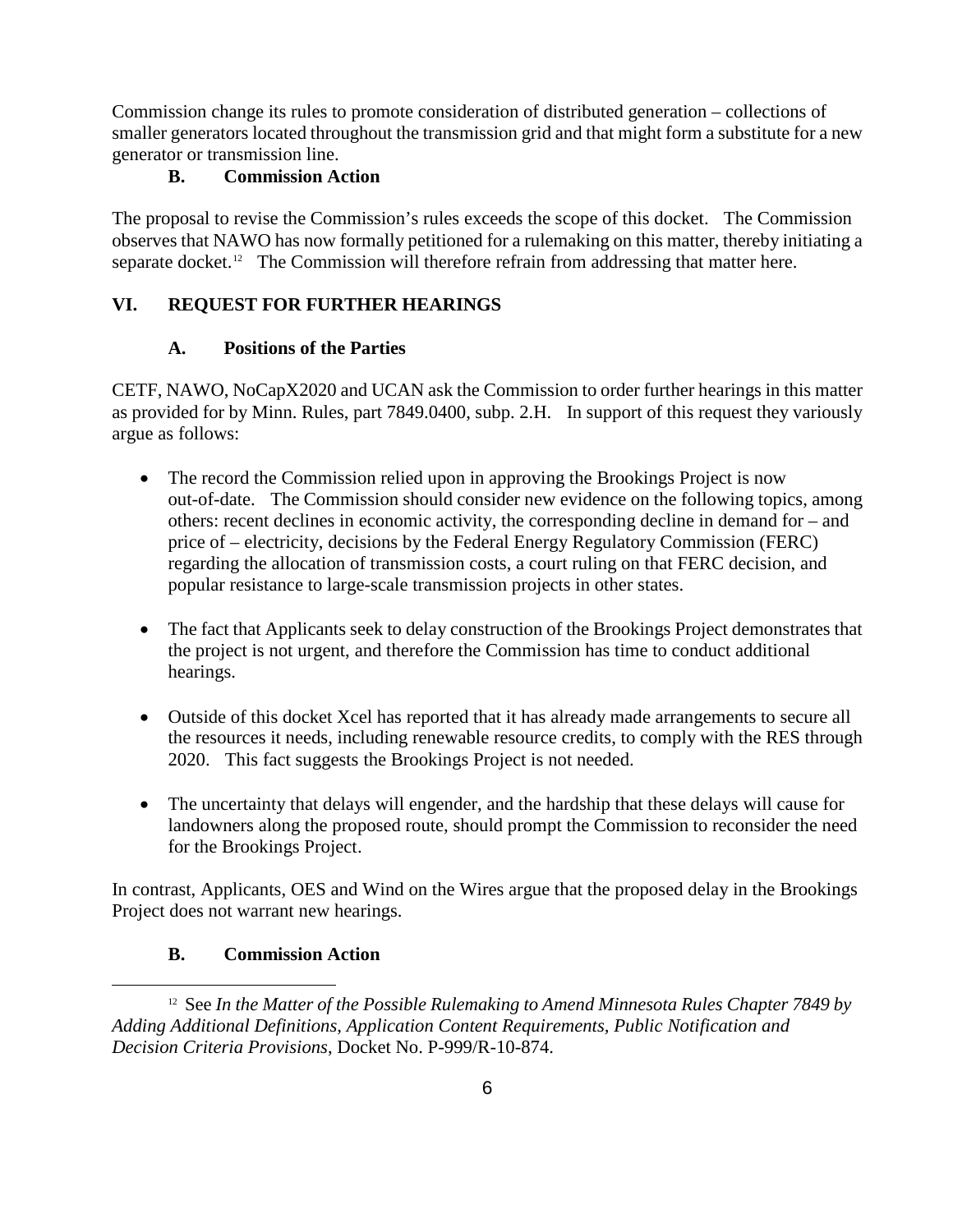The Commission concludes that the parties have not articulated sufficient reasons to justify additional hearings.

First, the Commission observes that MISO's proposed cost allocations, FERC's review of those allocations, and a court's review of FERC actions reflect the unsettled nature of the law regarding cost recovery for transmission lines. These are legal and policy matters, not factual matters; they do not lend themselves to illumination via hearing.

Second, many of the new developments that allegedly warrant a rehearing – the consequences of the economic recession, the merits of distributed generation, even the unsettled nature of transmission cost recovery -- were in fact already acknowledged and discussed in the record.[13](#page-6-0) The Minnesota Court of Appeals has already affirmed that the record provided a sufficient basis to support a finding that the various transmission projects are needed.<sup>14</sup>

Third, the need for the Brookings Project does not depend on whether Xcel needs additional renewable energy credits in the short term. This argument confuses a *stock* with a *flow*. Renewable energy credits are a means by which a utility may claim credit for acquiring more renewable energy during one period than it had a legal obligation to obtain; the credit permits the utility to cite this fact when demonstrating compliance with the RES during a future period. A utility that has enough credits to meet RES obligations through 2020 will nevertheless need to acquire more renewable energy (or credits) to meet its continuing RES obligations thereafter. In sum, a finite stock of renewable energy credits is not a substitute for the flow of renewable energy that the Brookings Project would provide.

Fourth, a new hearing would not reduce any problems arising from uncertainty regarding the schedule of the Brookings Project; to the contrary, it would tend to exacerbate the uncertainty.

In sum, transmission lines are designed to remain in service for decades, and the constant ebb and flow of circumstances does not undermine the Commission's determination that a line is needed. Consequently at this time the Commission finds no need for additional hearings at this time.

### **VII. REQUEST TO DELAY THE BROOKINGS PROJECT AND ESTABLISH A NEW IN-SERVICE DATE**

## **A. Positions of the Parties**

<span id="page-6-0"></span> $\overline{a}$ <sup>13</sup> See, for example, May 22, 2009 Order at 10-12 (discussing consequences of recession), 22 (discussing distributed generation).

<span id="page-6-1"></span><sup>14</sup> *In the Matter of the Application of Great River Energy, Northern States Power Company (d/b/a Xcel Energy) and Others for Certificates of Need for the CapX 345-kV Transmission Projects*, 2010 WL 2266138 (Minn.App. 2010), Util. L. Rep. P 27,108; see, for example, slip op. at 7: "[E]ven with an overall regional decrease in demand for energy during the next decade, the credible evidence shows a need for these power lines."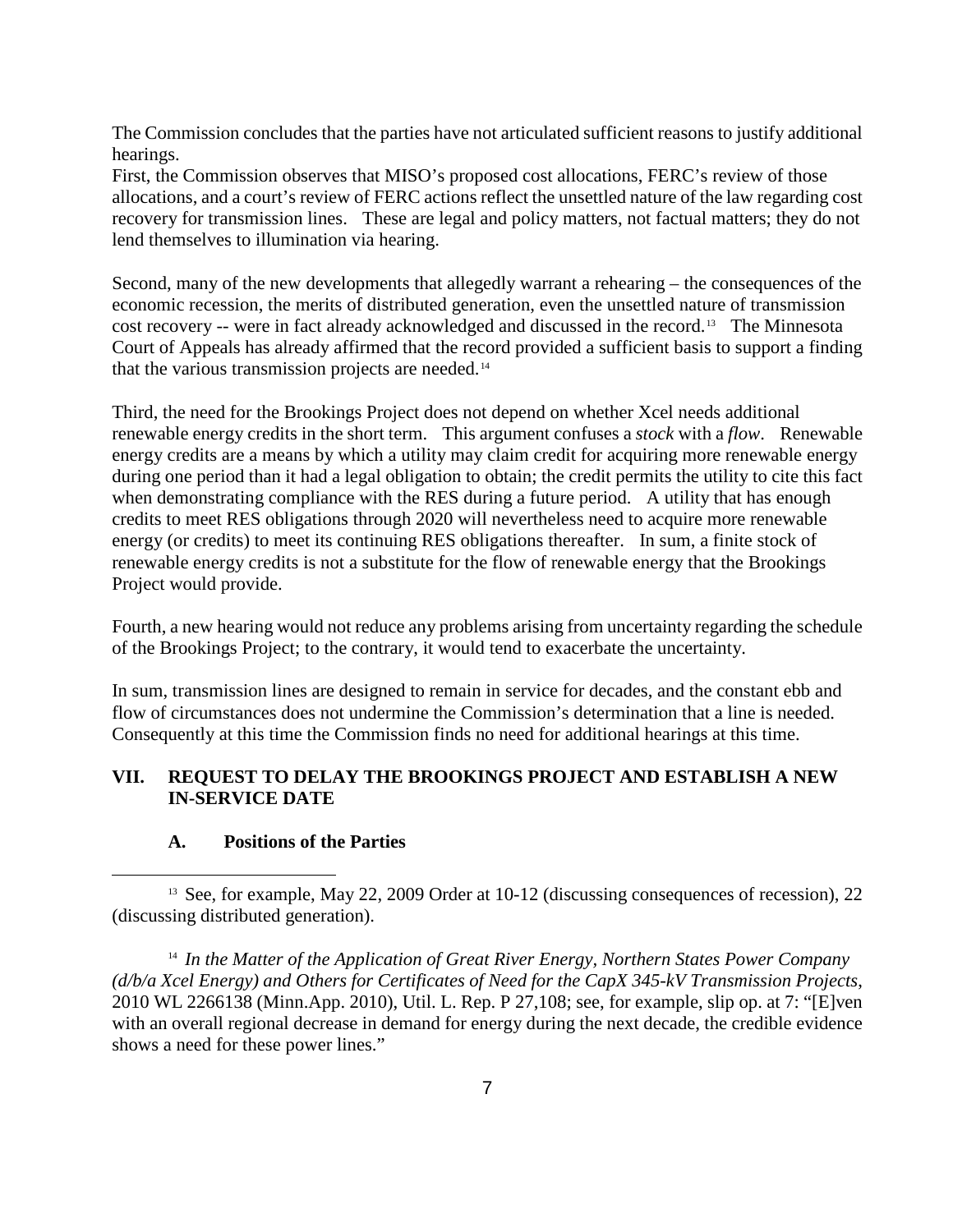Applicants ask the Commission to approve delaying the Brookings Project until 2015. Applicants alternatively propose that the Commission approve an in-service date of 2014 with the understanding that Applicants might need to extend the in-service date to the following year; such brief extensions do not require Commission approval.[15](#page-7-0)

OES and Wind on the Wires advocate making the Brookings Project operational as soon as feasible to enable the development of wind turbines in the Buffalo Ridge area and to secure a new source of renewable energy. They each express concern that the delay may complicate the plans of utilities trying to fulfill the RES requirements.

Nevertheless, OES finds that Applicants have stated sufficient grounds to justify delaying the in-service date to 2015. In contrast, Wind on the Wires expresses concern that approving a 2015 date would relieve any sense of urgency to develop the project sooner, even if it proved feasible to do so. As a result, Wind on the Wires asks the Commission to refrain from approving any new in-service date at this time, pending new developments regarding negotiations among the project's potential owners.

CETF and NAWO support Wind on the Wires's proposal. CETF notes that the Brookings Project was justified in part as a means to help utilities fulfill the RES's 2016 deadline. An additional two-year delay in the in-service date, combined with corresponding delays in the construction and interconnection of wind turbines, would undermine the project's purpose, CETF argues.

### **B. Commission Action**

The Commission finds that both Wind on the Wires and CETF raise legitimate concerns about Applicants' proposal. At this time, consequently, the Commission will decline to rule on the Applicants' request to delay the project's in-service date to 2015. This conclusion will not prejudice any future efforts by the Applicants to renew or refile their request.

In the meantime the Commission will require Applicants to provide additional information. As noted above, the Commission will direct Applicants to provide a status report in January on the Brookings Project's cost allocation and ownership issues.

In addition, the Commission is mindful that a delay in the Brookings Project could potentially affect utilities' efforts to comply with the RES. The Commission will therefore direct Applicants to analyze how the delay would affect Minnesota utilities' efforts to comply with the RES's milestone requirements in 2016, as well as during the year preceding and the year following that milestone. This analysis will be due as part of the Applicants' 2011 Biennial Transmission Projects Report.[16](#page-7-1)

<span id="page-7-1"></span><span id="page-7-0"></span> $\overline{a}$ 

<sup>15</sup> Minn. Rules, part 7849.0400, subp. 2.A.

<sup>16</sup> See Minn. Stat. § 216B.2425, subd. 7.